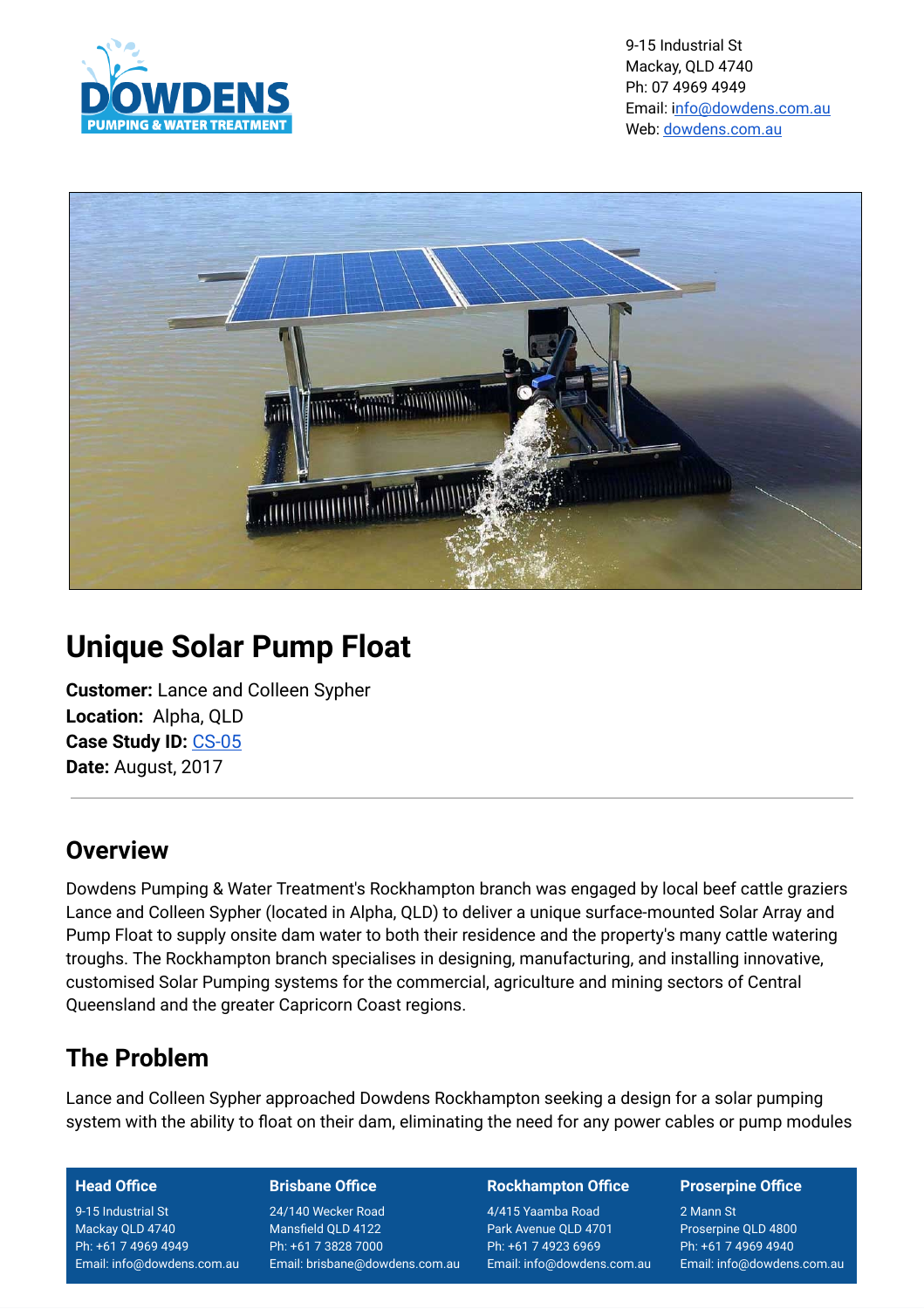

9-15 Industrial St Mackay, QLD 4740 Ph: 07 4969 4949 Email: i[nfo@dowdens.com.au](mailto:nfo@dowdens.com.au) Web: [dowdens.com.au](https://dowdens.com.au/)

to be placed on the bank as is the case with traditional dam solar pumping systems. Having the unit completely isolated (floating) on the dam's surface would remove the potential for the pumping unit sustaining damage from cattle walking along the edge of the dam. Cattle are known to cause damage to solar pump modules (in particular the associated power cables) that are situated on the edge of dams.

The innovative solar pumping unit design that Dowdens developed needed to meet a required flow rate (during the summer months, on average, the pump's required duty is 25,000 L/day @ 10m total head). Part of this new design incorporated the solar arrays being installed level with the dams surface; the main advantage of this design feature means the pumps power supply is not affected if the floating pontoon swings or floats across the dam. The level pump would not have any traditional problems, such as needing to be anchored or flipping over with high winds.



## **Our Solution**

The final design incorporated a Mono Pumps 600 Watt Solar Pump due to its highly efficient, self-priming helical rotor pump. The pontoon has been designed to accommodate a wide range of solar pumping units, making it customisable for whatever site requirements are presented. Dowdens believe this is the first time any pump shop has mounted both the solar arrays and pump unit on a float for this application. Having the solar pump operating independently saves the customer spending time and money travelling to and from the dam each day to switch on the pump.

# **Key Components**

- Mono Pumps 600 Solar Pump
- 2 x solar arrays horizontally mounted to customised pump float
- Dowdens Project Engineering Department undertook the custom in-house design
- Custom in-house fabrication undertaken by Dowdens Pumping Industrial Workshops

#### **Head Office**

9-15 Industrial St Mackay QLD 4740 Ph: +61 7 4969 4949 Email: info@dowdens.com.au

#### **Brisbane Office**

24/140 Wecker Road Mansfield QLD 4122 Ph: +61 7 3828 7000 Email: brisbane@dowdens.com.au

#### **Rockhampton Office**

4/415 Yaamba Road Park Avenue QLD 4701 Ph: +61 7 4923 6969 Email: info@dowdens.com.au

#### **Proserpine Office**

2 Mann St Proserpine QLD 4800 Ph: +61 7 4969 4940 Email: info@dowdens.com.au